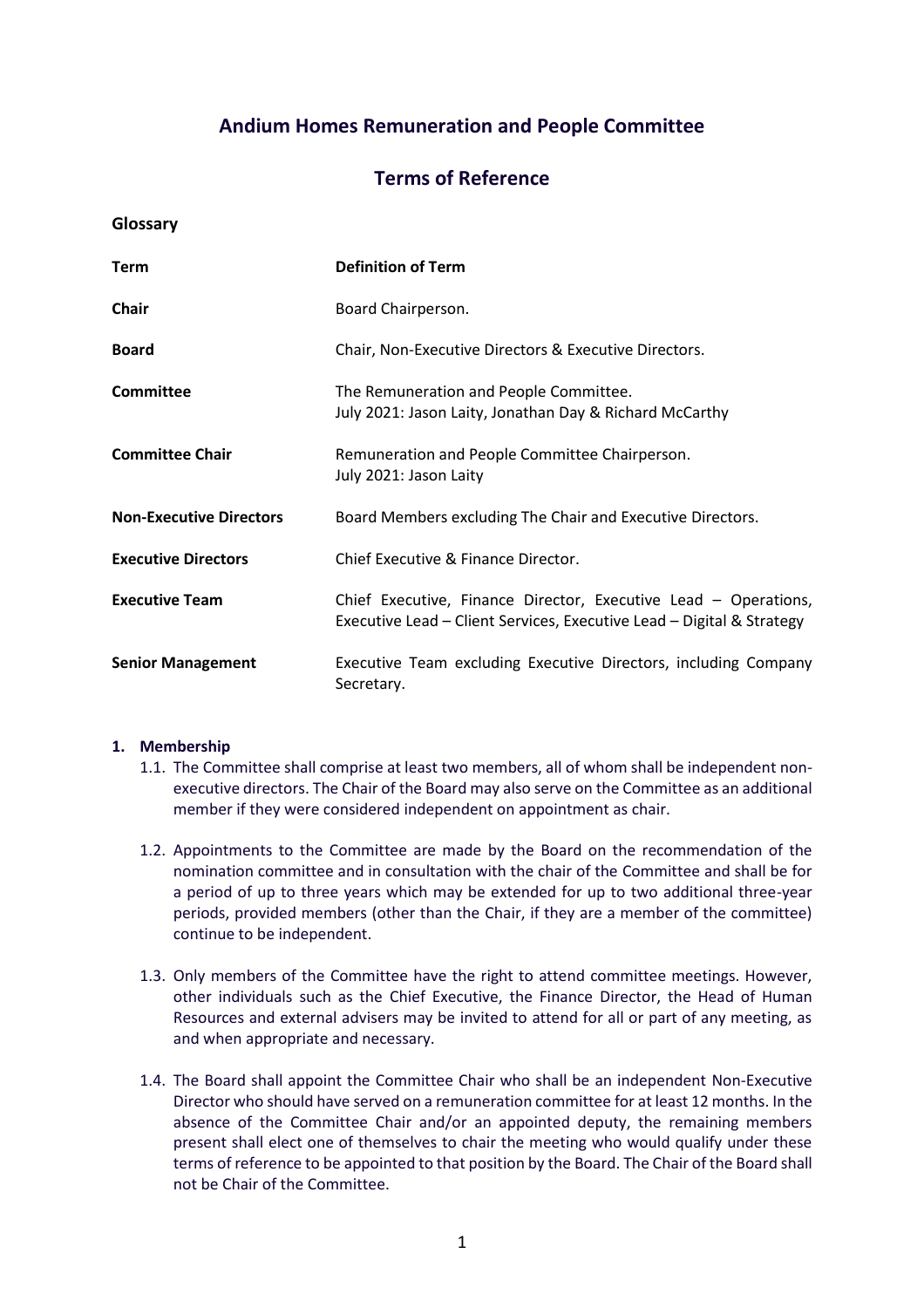# **2. Secretary**

2.1. The Company Secretary or their nominee shall act as the secretary of the Committee and will ensure that the Committee receives information and papers in a timely manner to enable full and proper consideration to be given to the issues.

## **3. Quorum**

3.1. The quorum necessary for the transaction of business shall be two.

## **4. Meetings**

4.1. The Committee shall meet at least twice a year and otherwise as required.

# **5. Notice of meetings**

- 5.1. Meetings of the Committee shall be called by the secretary of the Committee at the request of the Committee Chair or any of its members.
- 5.2. Unless otherwise agreed, notice of each meeting confirming the venue, time and date together with an agenda of items to be discussed, shall be forwarded to each member of the Committee, any other person required to attend and all other non-executive directors, no later than five working days before the date of the meeting. Supporting papers shall be sent to committee members and to other attendees, as appropriate, at the same time.

### **6. Minutes of meetings**

- 6.1. The secretary shall minute the proceedings and resolutions of all Committee meetings, including the names of those present and in attendance.
- 6.2. Draft minutes of Committee meetings shall be circulated promptly to all members of the Committee. Once approved, minutes should be circulated to all other members of the Board unless in the opinion of the Committee Chair it would be inappropriate to do so.

### **7. Duties**

- 7.1. The Committee will:
- 7.2. Determine the Company's Remuneration Policy "The Remuneration Policy".
- 7.3. In determining the Remuneration Policy, take into account all factors which it deems necessary including relevant legal and regulatory requirements, the provisions and recommendations of the UK Corporate Governance Code and associated guidance. The objective of the Remuneration Policy for Executive Directors and Senior Management shall be to attract, retain and motivate Executive Directors and Senior Management of the quality required to run the company successfully without paying more than is necessary, having regard to views of the Guarantor and other stakeholders. The remuneration policy should have regard to the risk appetite of the Company and alignment to the Company's long strategic term goals.
- 7.4. When setting Remuneration Policy for Executive Directors and Senior Management, review and have regard to pay and employment conditions across the company and external market, especially when determining annual salary increases.
- 7.5. Review the on-going appropriateness and relevance of the Remuneration Policy for Executive Directors and Senior Management and for the organisation as a whole.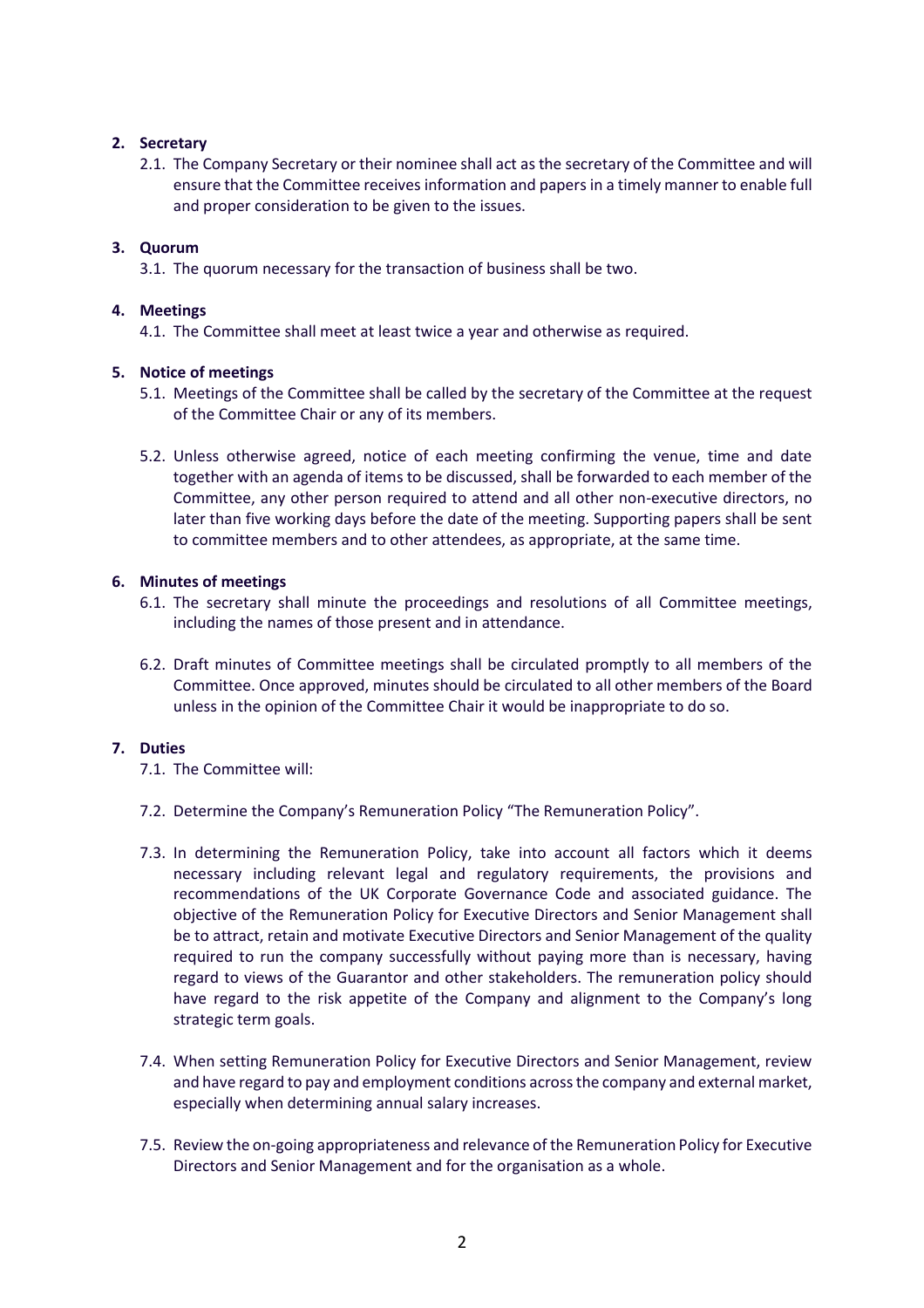- 7.6. Determine the policy for, and scope of, pension arrangements and other benefits for each Executive Director and Senior Management and for the organisation as a whole.
- 7.7. Obtain reliable, up-to-date information about remuneration in other companies of comparable scale and complexity.
- 7.8. Be exclusively responsible for establishing the selection criteria, selecting, appointing and setting the terms of reference for any remuneration consultants who advise the Committee.
- 7.9. Ensure that contractual terms on termination, and any payments made, are fair to the individual, and the company, that failure is not rewarded and that the duty to mitigate loss is fully recognised.
- 7.10. Through the Chair of the Board, ensure that the Company complies with the Memorandum of Understanding with the Guarantor in relation to remuneration.
- 7.11. Receive reports from the Head of HR on matters concerning HR policy and practice on a regular basis and take such matters to the Board as the Head HR and the Committee shall consider necessary, including but not limited to any material employee relations issues and the development of HR policies and practices to ensure they are fit for purpose and enable the Company to attract, develop and retain employees to meet its purpose and future plans.
- 7.12. In conjunction with the Head of HR, review Company remuneration and related policies and the alignment with Company culture and strategic objectives and take those into account when setting the Remuneration Policy.
- 7.13. In conjunction with the Head of HR oversee any major changes in employee reward structures operated by the Company.
- 7.14. Agree the policy for authorising claims for expenses from the Board.
- 7.15. Work and liaise as necessary with other board committees, ensuring the interaction between committees and with the Board is reviewed regularly.
- 7.16. Ensure that the Company's Pay and Bonus awards are processed in line with the terms and conditions outlined above and those within the company's Remuneration Policy.
- 7.17. Ensure that any pay awards for the Chair, Non-Executive Directors, Executive Directors and Senior Management are proposed and approved by the designated parties as outlined in the table below.

#### **Pay**

| Level                   | Level          | Proposal                        | Approval  |
|-------------------------|----------------|---------------------------------|-----------|
| Chair                   | Individual pay | REMCO Committee &<br><b>CEO</b> | Guarantor |
| Non-Executive Directors | Group pay      | Chair & CEO                     | Guarantor |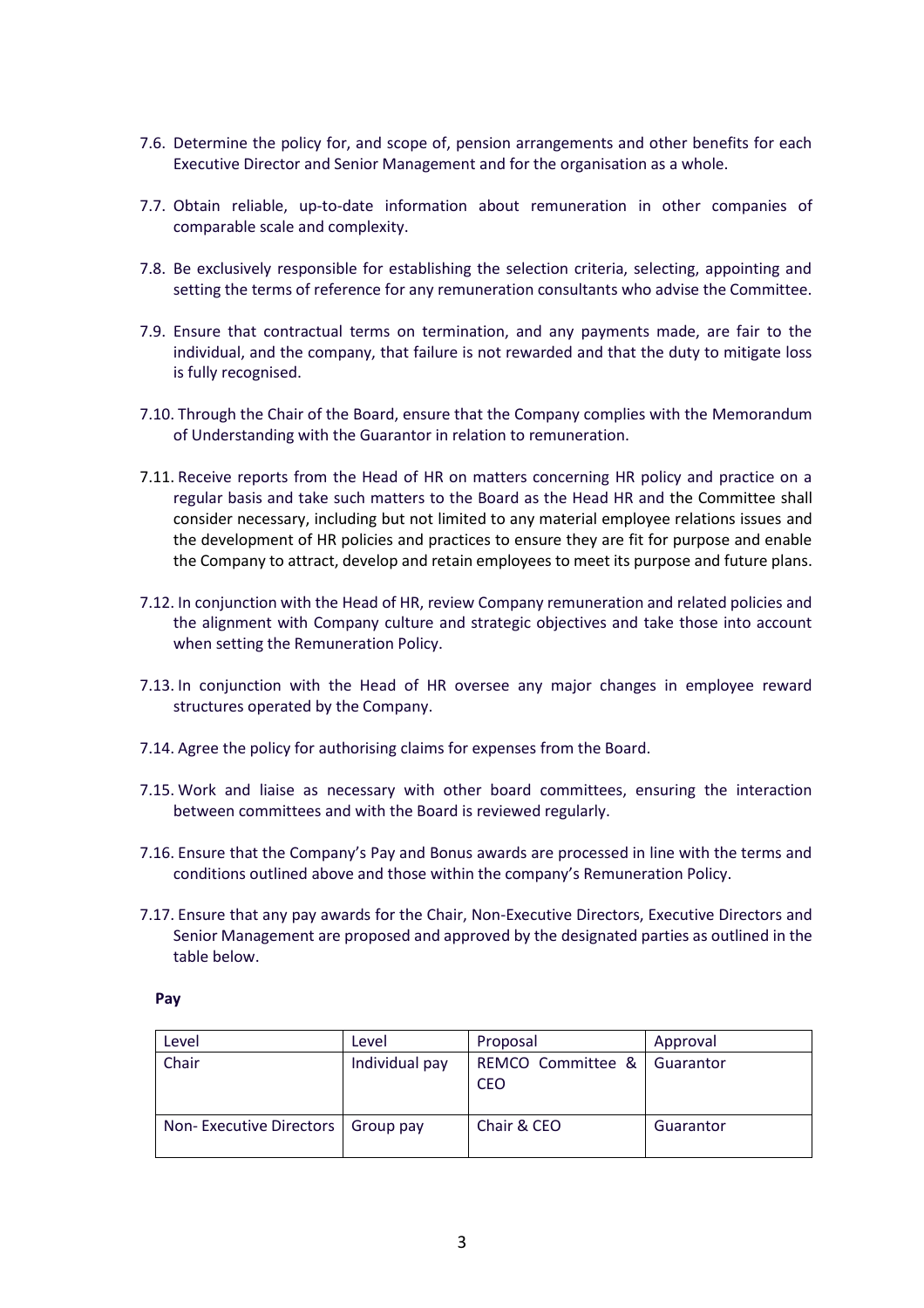| Executive Director CEO       | Individual pay | Chair & REMCO              | Board        | (excluding |
|------------------------------|----------------|----------------------------|--------------|------------|
|                              |                |                            | Executive    | Directors) |
|                              |                |                            | & Guarantor  |            |
|                              |                |                            |              |            |
| <b>Executive Director FD</b> | Individual pay | Chair & REMCO & CEO        | <b>Board</b> | (excluding |
|                              |                |                            | Executive    | Directors) |
|                              |                |                            | &            |            |
|                              |                |                            | Guarantor    |            |
| Senior Management            | Individual pay | <b>Executive Directors</b> | <b>REMCO</b> |            |
|                              |                |                            |              |            |

7.18. Ensure that any potential discretionary Bonus awards for Executive Directors and Senior Management are proposed and approved by the designated parties as outlined in the table below.

#### **Bonus**

| Level                          | Level                      | Proposal                   | Approval                                                                       |
|--------------------------------|----------------------------|----------------------------|--------------------------------------------------------------------------------|
| Chair                          | Not applicable             | Not applicable             | Not applicable                                                                 |
| <b>Non-Executive Directors</b> | Not applicable             | Not applicable             | Not applicable                                                                 |
| <b>Executive Director CEO</b>  | Individual<br><b>Bonus</b> | Chair & REMCO              | (excluding<br><b>Board</b><br>Directors)<br><b>Executive</b><br>&<br>Guarantor |
| <b>Executive Director FD</b>   | Individual<br><b>Bonus</b> | Chair & REMCO & CEO        | (excluding<br><b>Board</b><br>Directors)<br>Executive<br>&<br>Guarantor        |
| Senior Management              | Individual<br><b>Bonus</b> | <b>Executive Directors</b> | <b>REMCO</b>                                                                   |

- 7.19. Review and propose Executive Directors Pay and Bonus awards to the Guarantor.
- 7.20. Changes to either the structure or quantum of remuneration paid to Executive Directors for their executive responsibilities in the business, including those relating to bonus payments, are to be approved by the Guarantor in advance of them taking effect.
- 7.21. Review and determine individual Senior Management annual salary increases
- 7.22. Review and determine individual Senior Management discretionary bonus awards.
- 7.23. The Guarantor will determine the remuneration of the Non-Executive Directors within the limits set in the Articles of Association, although the Committee may submit a request or recommendation as it considers appropriate.
- 7.24. The Committee will review and determine the overall annual pay increase percentage for all other Colleagues, which will be applied to individual colleagues in accordance with the company Remuneration Policy.